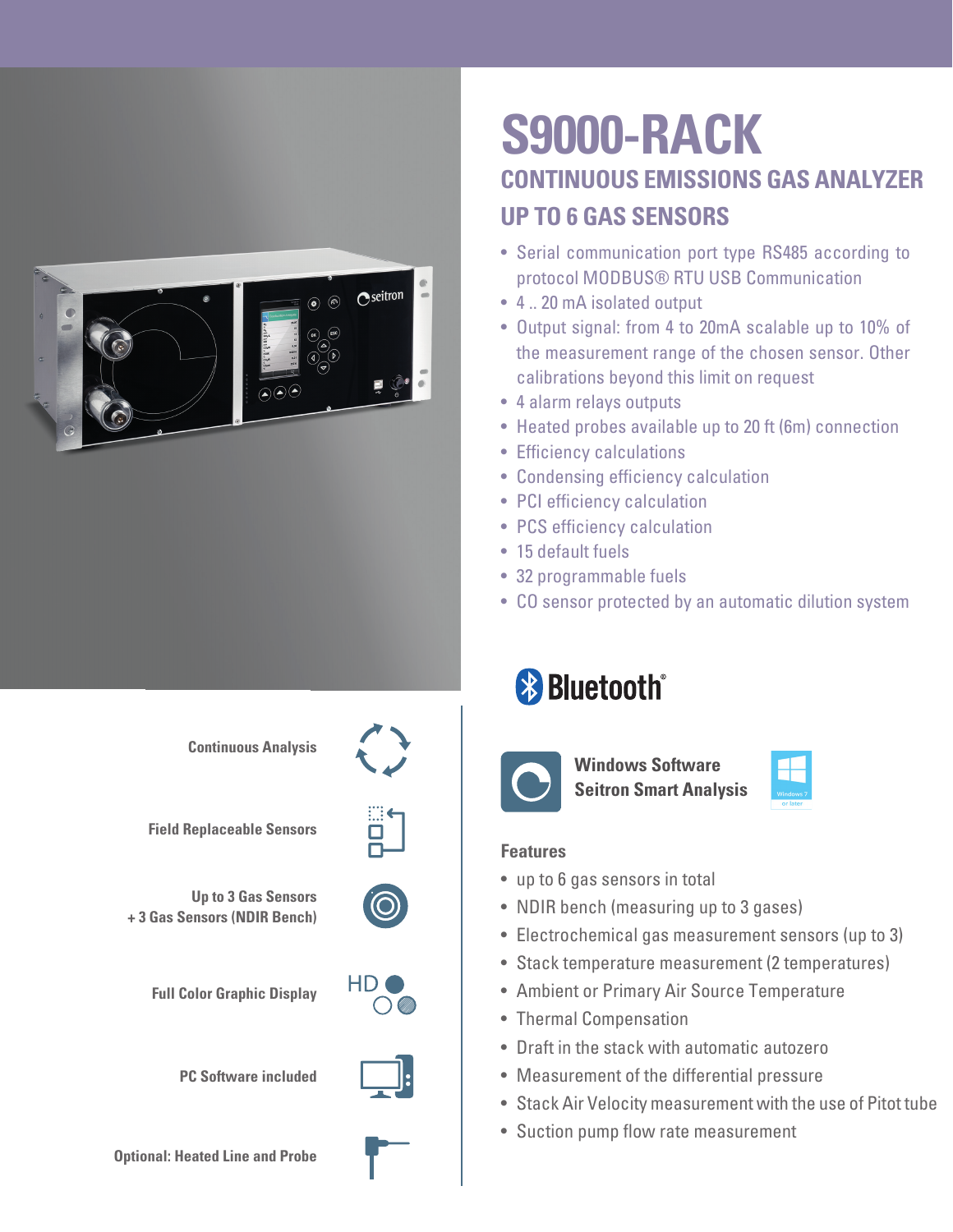#### **SAMPLING LINE SELECTION SYSTEM**



### **S9000-RACK FEATURES**



**Windows Software Seitron Smart Analysis**



- Data Storage
- Remote display of real-time analysis from the analyzer
- Display and/or export and stored data
- Analyzer configuration



- **• Serial communication port type RS485 according to protocol MODBUS RTU USB communication**
- **• Customizable Gas Sensor/probe configurations for any Industrial application: O2, CO Low, CO High, NOx, Low NOx, SO2, Low SO2, H2S, CO2, High CO, H2 and now with NH3!)**
- **• Built In Thermoelectric Chiller with Auto Condensate Drain**
- **• Heated Lines/Probes**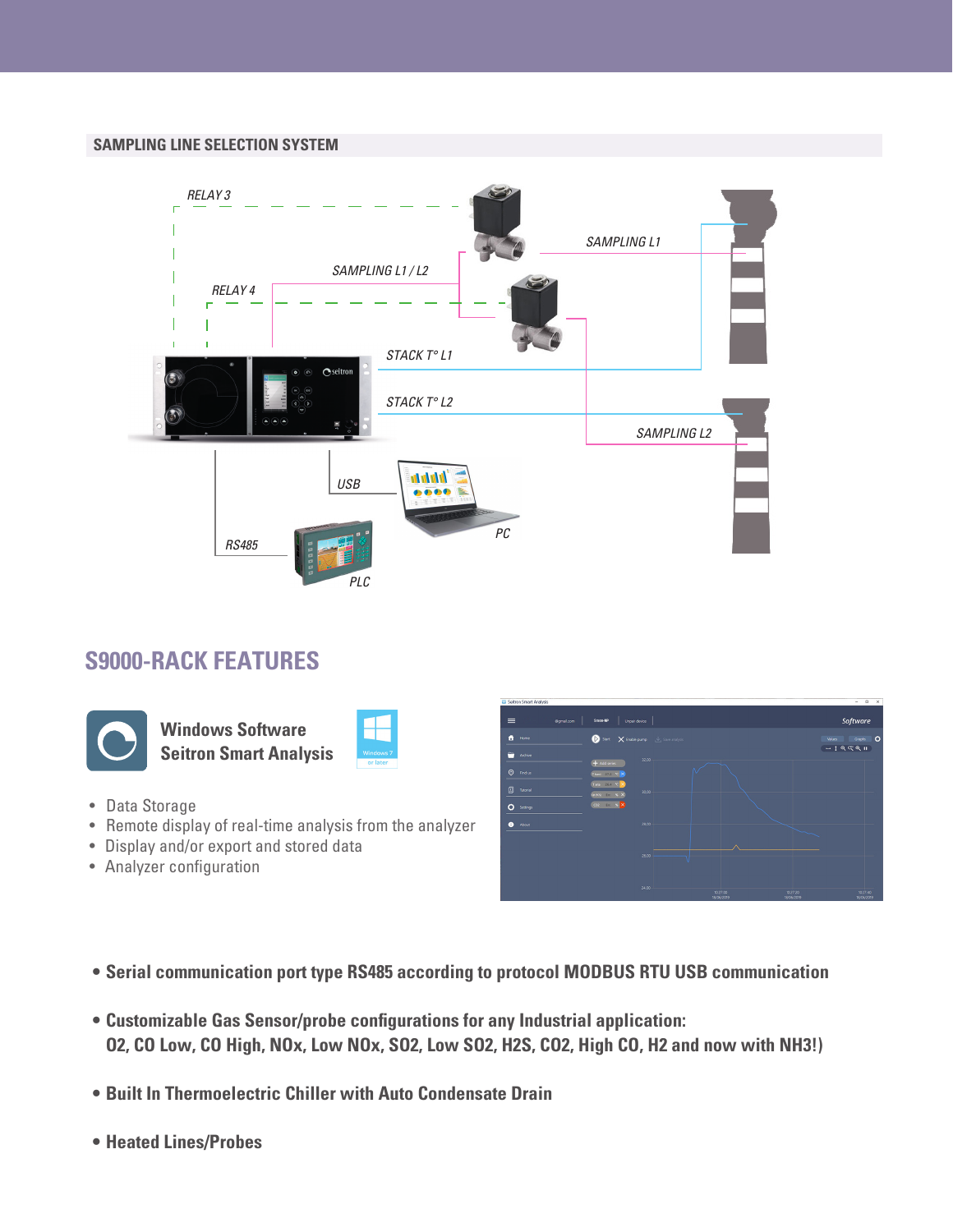### **S9000-RACK TECHNICAL FEATURES**

| Power supply                             | 90  264 Vac                                                                 |
|------------------------------------------|-----------------------------------------------------------------------------|
| Power absorption at 230 V                | 100 VA                                                                      |
| Display                                  | TFT 4.3", 272 x 480 pixels graphic color with backlight                     |
| PC Communication port                    | <b>USB Connector type A</b>                                                 |
| Connectivity                             | USB-RS485 MODBUS RTU                                                        |
| Autozero                                 | Automatic autozero cycle with the probe inserted in the chimney             |
| Internal Sampling pump                   | 2.2 l/min head at the stack up to 300 hPa.                                  |
| <b>Line Filters</b>                      | Replaceable cartridge, 95% efficiency with 20um particles                   |
| Sample treatment                         | Peltier cooling system with automatic emptying of the condensation<br>water |
| <b>Size</b>                              | 19" /4 HE / 400 mm                                                          |
| <b>Operation temperature</b>             | $32^{\circ}$ F  113°F (+0°C  + 45°C)                                        |
| Stock temperature                        | $-4$ °F  140°F (-20°C  + 60°C)                                              |
| Alarm relay                              | 4 x SPDT AC/DC 24 V 1A                                                      |
| <b>Protection fuses</b>                  | 2 x 4A 5 x 20 T                                                             |
| <b>Analog Outputs</b>                    | 4 x 4-20 mA max resistance load 1 KOhm                                      |
| Gas 1, Gas 2 Output Connector            | <b>1/8 BSPP</b>                                                             |
| <b>Gas Input Connector</b>               | <b>1/8 BSPP</b>                                                             |
| Pressure P1, P2 Input Connector          | <b>1/8 BSPP</b>                                                             |
| Condensate drainage Output Connector     | 1/8 BSPP - fast connection tube 0.25" (6mm) diameter                        |
| Air Connector                            | <b>1/8 BSPP</b>                                                             |
| <b>Compliant with European Standards</b> | EN 50270, EN 50379-1 ed EN 50379-2                                          |
| <b>Compliant with USA Standard</b>       | CTM030 and CTM034                                                           |

## **Standard Equipment**

| Code                | <b>Description</b>                                 |
|---------------------|----------------------------------------------------|
| <b>WFUS5X20004R</b> | 4A 5x20 delayed fuse                               |
| WFILA0001           | Filtering cartridge for gas line and autozero line |
| WFILX0016           | Particulate filter grade 7 for IR bench protection |
| WCAV0048            | USB-A / USB-B adapter cable                        |
| AACCV01             | Power cable                                        |
| AACCV06             | US power cable and plug                            |
| AASW17              | S9000 Smart Analysis PC Software                   |